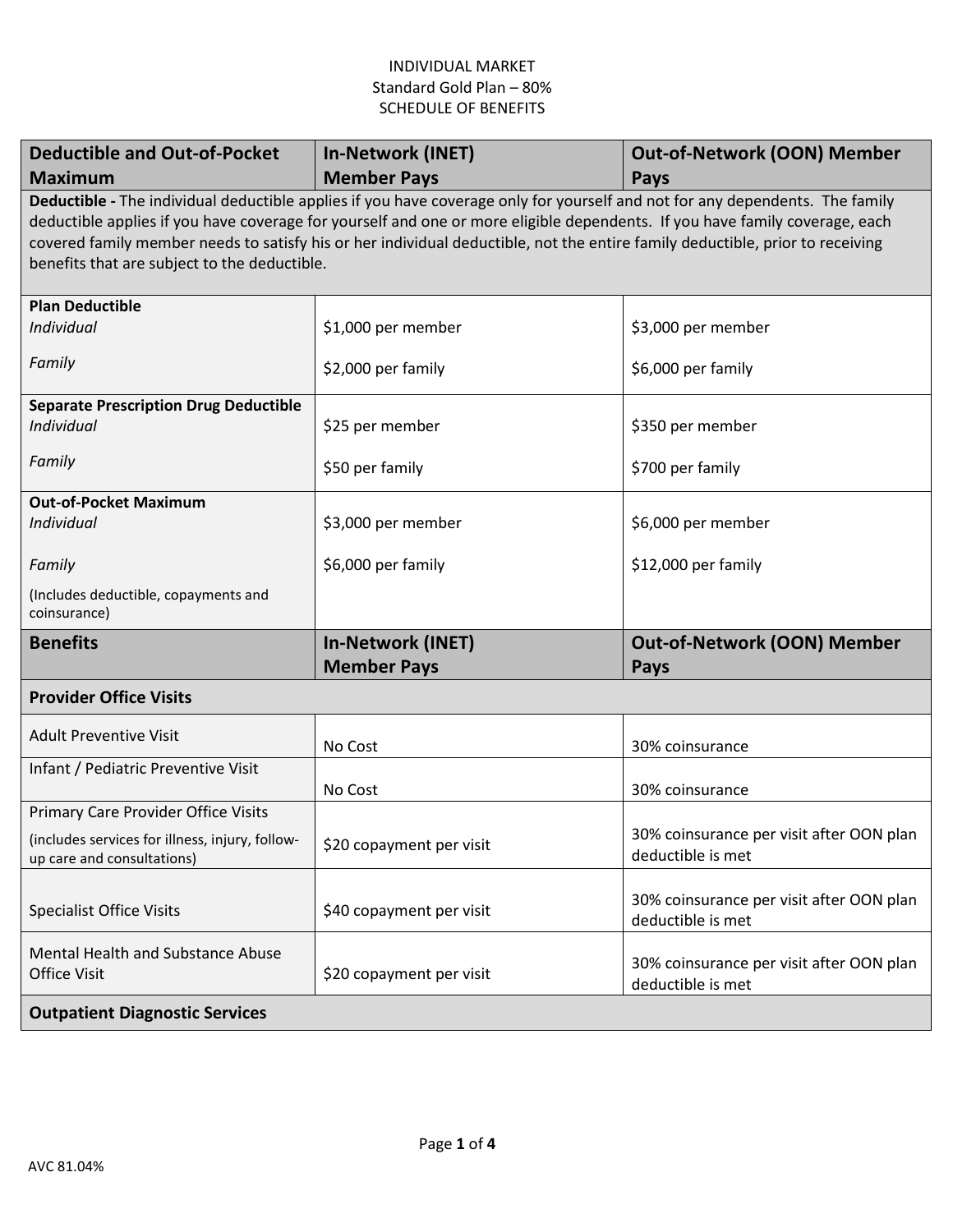| <b>Deductible and Out-of-Pocket</b><br><b>Maximum</b>                                                                                  | <b>In-Network (INET)</b><br><b>Member Pays</b>                                                                       | <b>Out-of-Network (OON) Member</b><br>Pays                                        |  |  |
|----------------------------------------------------------------------------------------------------------------------------------------|----------------------------------------------------------------------------------------------------------------------|-----------------------------------------------------------------------------------|--|--|
| Advanced Radiology (CT/PET Scan, MRI)                                                                                                  | \$65 copayment per service up to a<br>combined annual maximum of \$375 for<br>MRI and CAT scans; \$400 for PET scans | 30% coinsurance per service after OON<br>plan deductible is met                   |  |  |
| <b>Laboratory Services</b>                                                                                                             | \$25 copayment per service                                                                                           | 30% coinsurance per service after OON<br>plan deductible is met                   |  |  |
| Non-Advanced Radiology (X-ray,<br>Diagnostic)                                                                                          | \$40 copayment per service                                                                                           | 30% coinsurance per service after OON<br>plan deductible is met                   |  |  |
| Mammography Ultrasound                                                                                                                 | \$20 copayment per service                                                                                           | 30% coinsurance per service after OON<br>plan deductible is met                   |  |  |
| <b>Prescription Drugs - Retail Pharmacy</b><br>(30 day supply per prescription)                                                        |                                                                                                                      |                                                                                   |  |  |
| Tier 1                                                                                                                                 | \$5 copayment per prescription                                                                                       | 30% coinsurance per prescription after<br>OON prescription drug deductible is met |  |  |
| Tier 2                                                                                                                                 | \$25 copayment per prescription                                                                                      | 30% coinsurance per prescription after<br>OON prescription drug deductible is met |  |  |
| Tier 3                                                                                                                                 | \$50 copayment per prescription                                                                                      | 30% coinsurance per visit prescription<br>OON prescription drug deductible is met |  |  |
| Tier 4                                                                                                                                 | 20% coinsurance up to a maximum of<br>\$100 per prescription after INET<br>prescription drug deductible is met       | 30% coinsurance per prescription after<br>OON prescription drug deductible is met |  |  |
| <b>Outpatient Rehabilitative and Habilitative Services</b>                                                                             |                                                                                                                      |                                                                                   |  |  |
| Speech Therapy<br>(40 visits per calendar year limit combined<br>for physical, speech, and occupational<br>therapy)                    | \$20 copayment per visit                                                                                             | 30% coinsurance per visit after OON plan<br>deductible is met                     |  |  |
| Physical and Occupational Therapy<br>(40 visits per calendar year limit combined<br>for physical, speech, and occupational<br>therapy) | \$20 copayment per visit                                                                                             | 30% coinsurance per visit after OON plan<br>deductible is met                     |  |  |
| <b>Other Services</b>                                                                                                                  |                                                                                                                      |                                                                                   |  |  |
| <b>Chiropractic Services</b><br>(up to 20 visits per calendar year)                                                                    | \$40 copayment per visit                                                                                             | 30% coinsurance per visit after OON plan<br>deductible is met                     |  |  |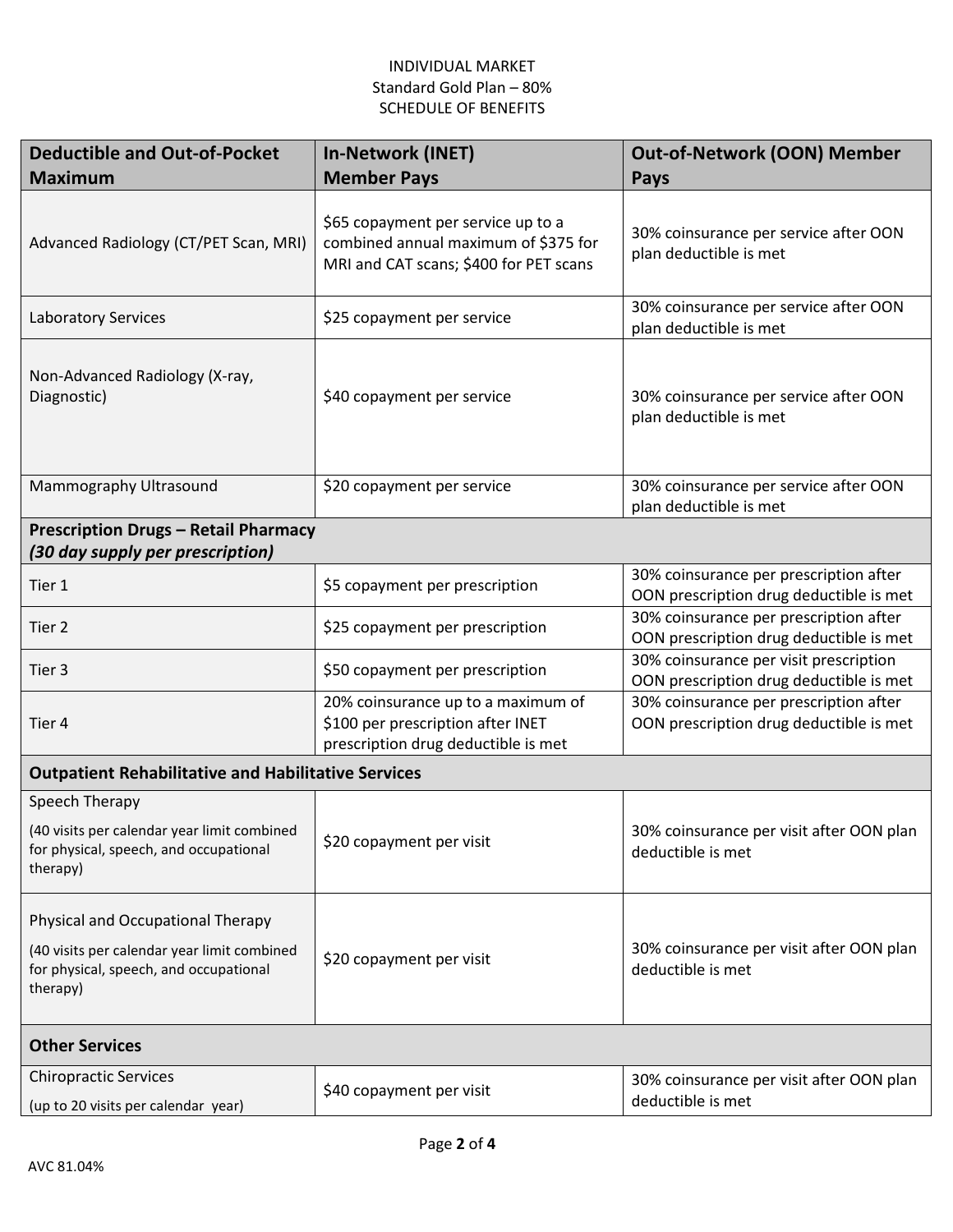| <b>Deductible and Out-of-Pocket</b><br><b>Maximum</b>                                                                                                                                                                               | In-Network (INET)<br><b>Member Pays</b>                                                               | <b>Out-of-Network (OON) Member</b><br>Pays                    |  |  |
|-------------------------------------------------------------------------------------------------------------------------------------------------------------------------------------------------------------------------------------|-------------------------------------------------------------------------------------------------------|---------------------------------------------------------------|--|--|
| Diabetic Equipment and Supplies                                                                                                                                                                                                     | 30% coinsurance per equipment/supply                                                                  | 30% coinsurance per visit after OON plan<br>deductible is met |  |  |
| Durable Medical Equipment (DME)                                                                                                                                                                                                     | 30% coinsurance per equipment/supply                                                                  | 30% coinsurance per visit after OON plan<br>deductible is met |  |  |
| <b>Home Health Care Services</b><br>(up to 100 visits per calendar year)                                                                                                                                                            | No Cost                                                                                               | 25% coinsurance per visit after \$50<br>deductible is met     |  |  |
| Outpatient Services (in a hospital or<br>ambulatory facility)                                                                                                                                                                       | \$500 copayment after INET plan<br>deductible is met                                                  | 30% coinsurance per visit after OON plan<br>deductible is met |  |  |
| <b>Inpatient Hospital Services</b>                                                                                                                                                                                                  |                                                                                                       |                                                               |  |  |
| <b>Inpatient Hospital Services (including</b><br>mental health, substance abuse,<br>maternity, hospice and skilled nursing<br>facility <sup>*</sup> )<br>(skilled nursing facility stay is limited to 90<br>days per calendar year) | \$500 copayment per day to a maximum<br>of \$1,000 per admission after INET plan<br>deductible is met | 30% coinsurance per visit after OON plan<br>deductible is met |  |  |
| <b>Emergency and Urgent Care</b>                                                                                                                                                                                                    |                                                                                                       |                                                               |  |  |
| <b>Ambulance Services</b>                                                                                                                                                                                                           | No Cost                                                                                               | No Cost                                                       |  |  |
| <b>Emergency Room</b>                                                                                                                                                                                                               | \$100 copayment per visit                                                                             | \$100 copayment per visit                                     |  |  |
| <b>Urgent Care Centers</b>                                                                                                                                                                                                          | \$50 copayment per visit                                                                              | 30% coinsurance per visit after OON plan<br>deductible is met |  |  |
| Pediatric Dental Care (for children under age 19)                                                                                                                                                                                   |                                                                                                       |                                                               |  |  |
| Diagnostic & Preventive                                                                                                                                                                                                             | No Cost                                                                                               | 50% coinsurance per visit after OON plan<br>deductible is met |  |  |
| <b>Basic Services</b>                                                                                                                                                                                                               | 20% coinsurance per visit                                                                             | 50% coinsurance per visit after OON plan<br>deductible is met |  |  |
| <b>Major Services</b>                                                                                                                                                                                                               | 40% coinsurance per visit                                                                             | 50% coinsurance per visit after OON plan<br>deductible is met |  |  |
| Orthodontia Services<br>(medically necessary only)                                                                                                                                                                                  | 50% coinsurance per visit                                                                             | 50% coinsurance per visit after OON plan<br>deductible is met |  |  |
| <b>Pediatric Vision Care</b>                                                                                                                                                                                                        |                                                                                                       |                                                               |  |  |